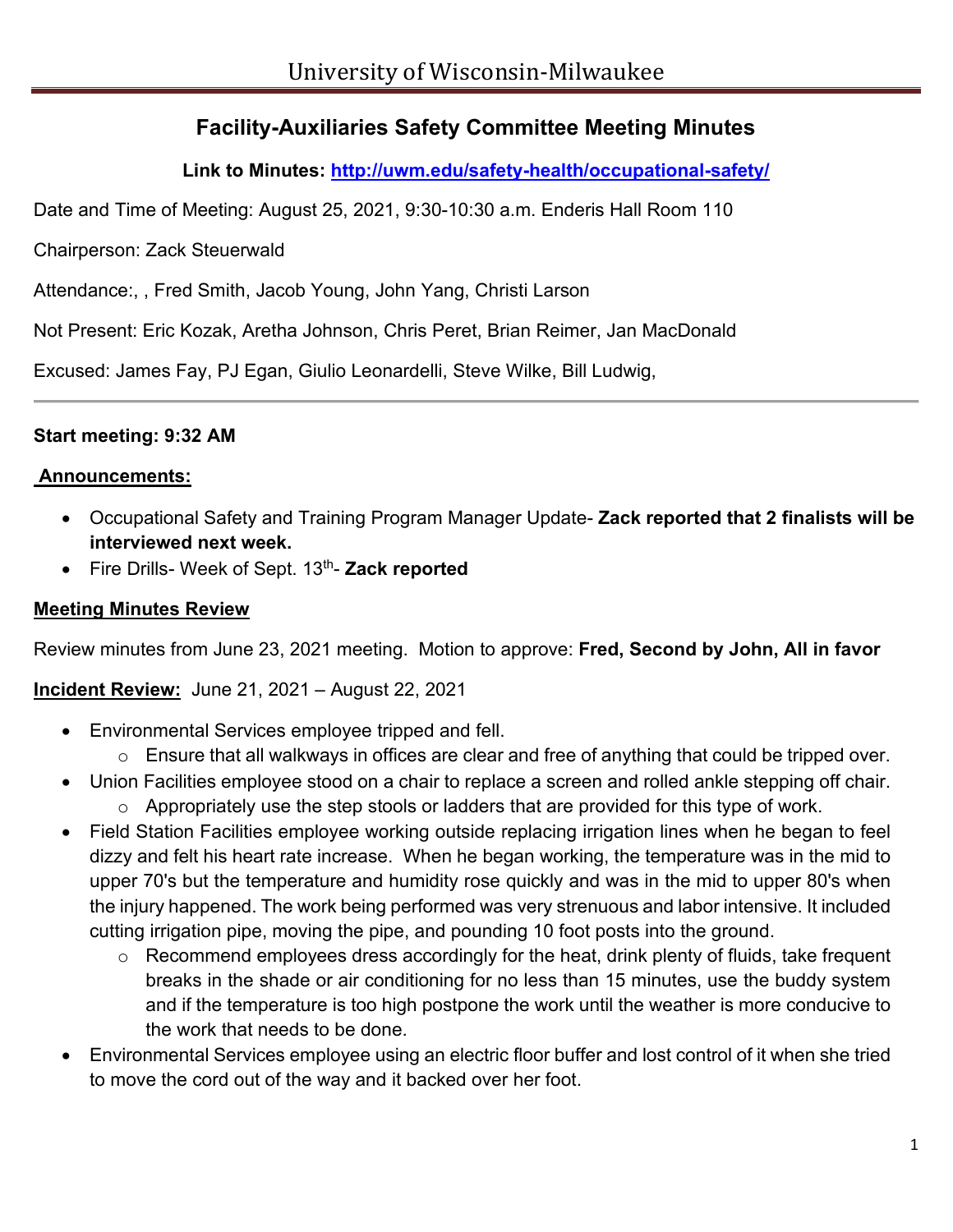o Supervisor stated retraining on use of the floor buffer is needed. When using the buffer employees must have both hands on the handles to keep it under control and if they need to remove a hand for something they need to let go of the trigger to stop the machine from spinning.

#### **New Business:**

**None**

### **Old Business:**

- Attic Access Safety Concerns for Garland, Pearse and Vogel Halls Update.
	- o Rick Koehler agreed to revisit the quotation on installing a new attic access door at Vogel Hall. New estimate will not include removing the existing hatch door just placing plywood over it in the attic. Then if that door is ever needed to bring up larger objects such as a motor it is still an option for delivering equipment to the attic.
	- o We are moving forward with this project. Awaiting revised quote to be sent to Tom Piccorelli for final approval to proceed with the project.
	- o The project received final approval to proceed on February 11, 2020. The project has been added to the Facilities Services Scheduling Minutes as of February 13, 2020. The following work orders have been created for the project: Shop 0 Carpenter FS-102318; Shop 3 Facility Repair FS-102321; Shop 5 Paint FS-102330; Shop 6 Mechanical FS-102322; Shop 7 Eng. Spec. Contractors FS-102320.
	- $\circ$  Abatement is provided for in the quote. Electrical work not needed for the project as the switch is on the wall in the hallway that is turned on prior to ascending the ladder.
	- o Due to issues surrounding location of the new hatch door it was determined that the project will not work. Erik Kozak will investigate some safety enhancements for accessing the attic area more safely.
	- o Bob Peck and Eric Kozak looked at Vogel Hall attic access on April 16, 2021 and were unable to come up with changes to make accessing the attic safer. Issues remaining foot clearance on ladder not adequate where ladder contacts the entry to the attic (under 12" s), You must use your head and left forearm to push open the trap door to its full extent while at the same time trying to maintain 3 points of contact with the ladder. After opening the trap door, you must descend the ladder to then re-extend the ladder 3 feet above the floor of the attic to comply with OSHA standards. Ladder position at the top of the stairs to access the attic increases the hazard for the person entering the attic and anyone who may be using the stairs at that time should a fall occur.
	- $\circ$  Eric recommended that an outside contractor provide input on what can be done to address the access issue.
	- o **Alternative safety procedure still in effect. US&A will explore a vendor to review the application.** *No updates.*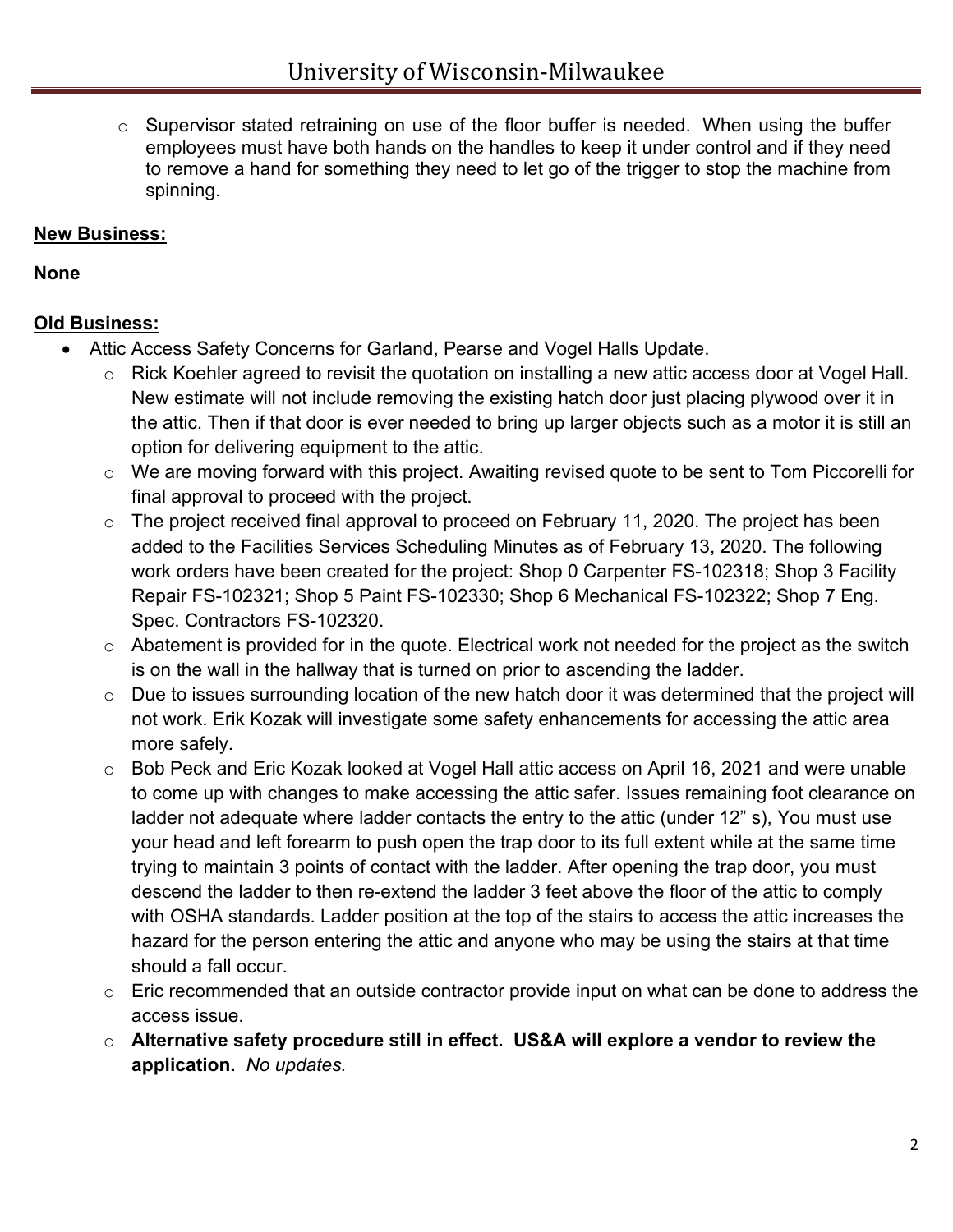# **Fall Protection Update**

- o Toured Great Lakes Research Facility on April 2, 2021 to obtain a quote for fall protection from Infinity Fall Protection for railings and a ramp extending the work area near steam controls on mezzanine level. Awaiting quotation.
	- o **US&A to explore who the rep was and receive quote.** *No updates.*
- o New ladder needed for safely accessing room B30 (mechanical room) in Norris Health Center. Eric Kozak is following up on this issue.
	- $\circ$  Eric updated that this is a crawl space and is being evaluated. A work order was submitted.
	- o **Eric reported 10-12 weeks for the repair to be completed.** *No updates*
- o Portable Safety Rails use. Zack updated that training/demo of the rails was performed by Bob Peck and Goran Stanojevic. The rails have been utilized and favorable feedback was received.
- Noise and Hearing Conservation
	- $\circ$  Contact James Fay [\(jamesfay@uwm.edu;](mailto:jamesfay@uwm.edu) (414) 313-9711) when you have job tasks that last for >4 hours involving loud noise so an exposure assessment can be performed. If the exposure assessment shows that noise is 85 dBA (calculated as an 8-hr time-weighted average) or higher then you will be enrolled in the UWM Hearing Conservation Program. An exposure assessment is needed to justify enrollment into the program.
	- $\circ$  Use a free Sound Level Meter App for your Phone to familiarize yourself with noisy job tasks/areas. To prevent hearing loss, wear hearing protection if readings are >80 dBA. For a more accurate exposure assessment that can be used to justify enrollment into the UWM Hearing Conservation Program, contact James Fay [\(jamesfay@uwm.edu;](mailto:jamesfay@uwm.edu) (414) 313-9711).
		- For iPhones: Download this free [iOS Sound Level Meter App](https://nam02.safelinks.protection.outlook.com/?url=https%3A%2F%2Fwww.cdc.gov%2Fniosh%2Ftopics%2Fnoise%2Fapp.html&data=04%7C01%7Crjpeck%40uwm.edu%7Cf3fddd335a8448b1b8af08d8ee14b614%7C0bca7ac3fcb64efd89eb6de97603cf21%7C0%7C0%7C637521120003787992%7CUnknown%7CTWFpbGZsb3d8eyJWIjoiMC4wLjAwMDAiLCJQIjoiV2luMzIiLCJBTiI6Ik1haWwiLCJXVCI6Mn0%3D%7C1000&sdata=irdsgxGgkA1Ywr1qTIwls%2Fn1XubN4ZKLZtq2vdDq0Eo%3D&reserved=0) from NIOSH
		- For Android: Download this free [Android Sound Level Meter App](https://play.google.com/store/apps/details?id=coocent.app.tools.soundmeter.noisedetector&utm_campaign=free-traffic&utm_source=solutions-softonic-com&utm_medium=referral)
	- o Annual audiograms for Heat Plant and Grounds Staff TODAY.
	- o **Zack updated that James was still in need performing monitoring for more data on noise as there are positions such as Carpenters where they may be close to the noise threshold.**
	- o *Zack updated that James was getting some good data at Heat Plant and with Grounds.*
	- SOP Sharing/Standardization Safe Operating Procedures
		- o **Zack reported that this is on his "to-do" list.**
- Working in Isolation Policy and Approval Process
	- o **Zack reported this will be communicated out to Deans and Dept. Heads**

## **Training:**

- Safety Training July 2021
	- o Aerial Lift Training course (Facilities), Back Injury and Lifting (Custodial) in the **SafeColleges Training Program**
- Safety Training August 2021
	- o Hand and Power Tool Safety Overview (Facilities) in the **SafeColleges Training Program**
- Safety Training September 2021 –